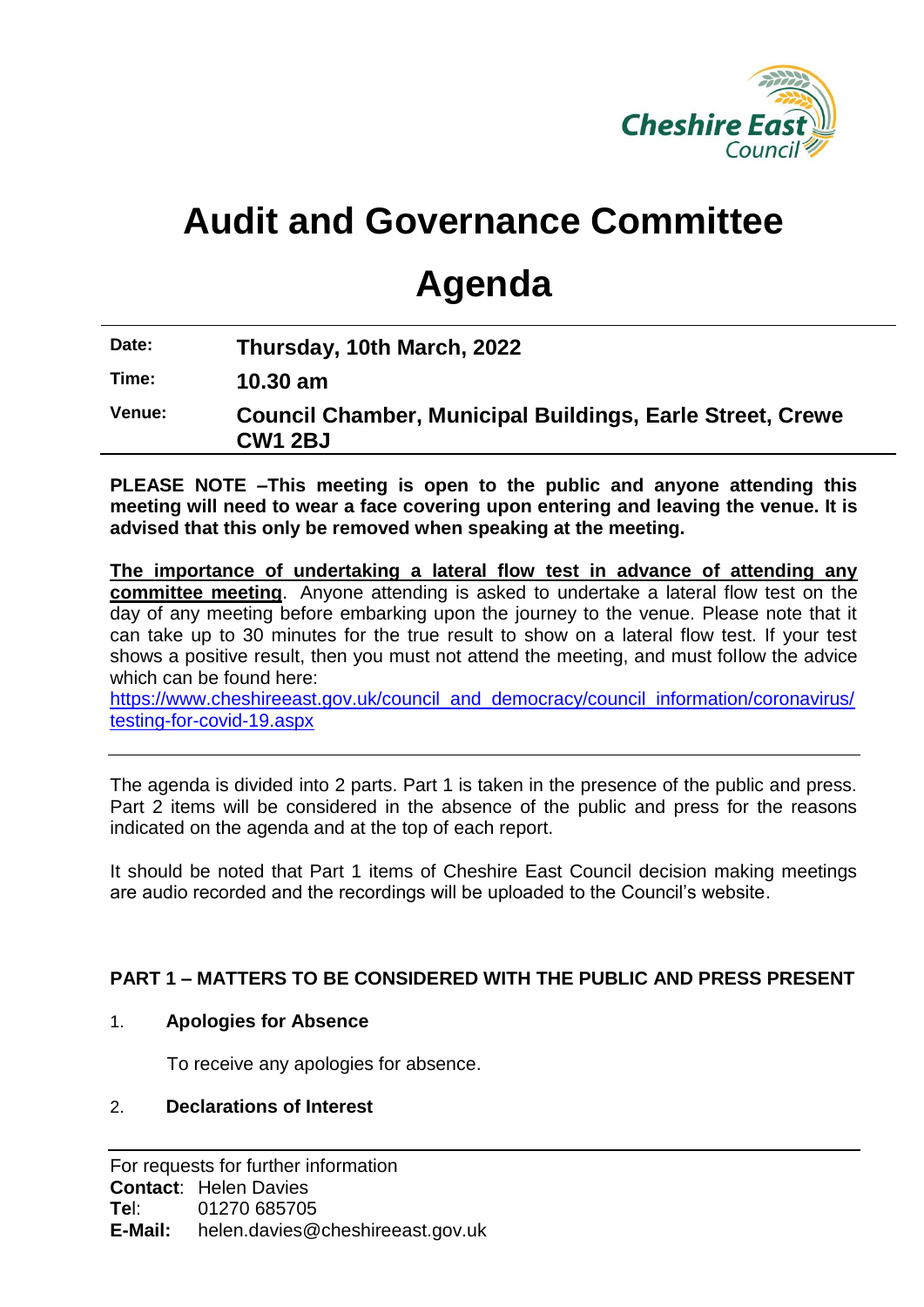To provide an opportunity for Members and Officers to declare any disclosable pecuniary and non-pecuniary interests in any item on the agenda.

## 3. **Public Speaking Time/Open Session**

In accordance with paragraphs 2.24 of the Council's Committee Procedure Rules and Appendix on Public Speaking a total period of 15 minutes is allocated for members of the public to put questions to the committee on any matter relating to this agenda. Each member of the public will be allowed up to two minutes each to speak, and the Chair will have discretion to vary this where they consider it appropriate.

Members of the public wishing to speak are required to provide notice of this at least three clear working days' in advance of the meeting and should include the question with that notice.

## 4. **Minutes of Previous Meeting** (Pages 5 - 12)

To approve as a correct record the minutes of the meeting held on 17 January 2022.

## 5. **Action Tasks** (Pages 13 - 16)

To review the action tasks that emerged from the meeting on 17 January 2022.

## 6. **External Audit Progress and Update Report**

To receive a verbal update on the External Audit Progress.

## 7. **Certification of Grants and Claims** (Pages 17 - 20)

To consider the Certification of Grants and Claims.

#### 8. **Internal Audit Plan 2022/23** (Pages 21 - 42)

To receive and approve the Summary Internal Audit Plan for 2022/23.

#### 9. **Member Code of Conduct Sub-Committee Report (HPC)** (Pages 43 - 60)

To recieve a summary of recent Member Code of Conduct complaints and associated investigations involving elected members of Handforth Parish Council.

Page 16 of the report contains exempt information as defined in paragraphs 3 and 4 of Part 1 of Schedule 12A to the Local Government Act 1972. It may therefore be necessary for the Committee to exclude the press and public in order to consider this page.

# 10. **Risk Management Update** (Pages 61 - 90)

To consider the update on the Strategic Risk Register for the period Quarter 3 2021- 22.